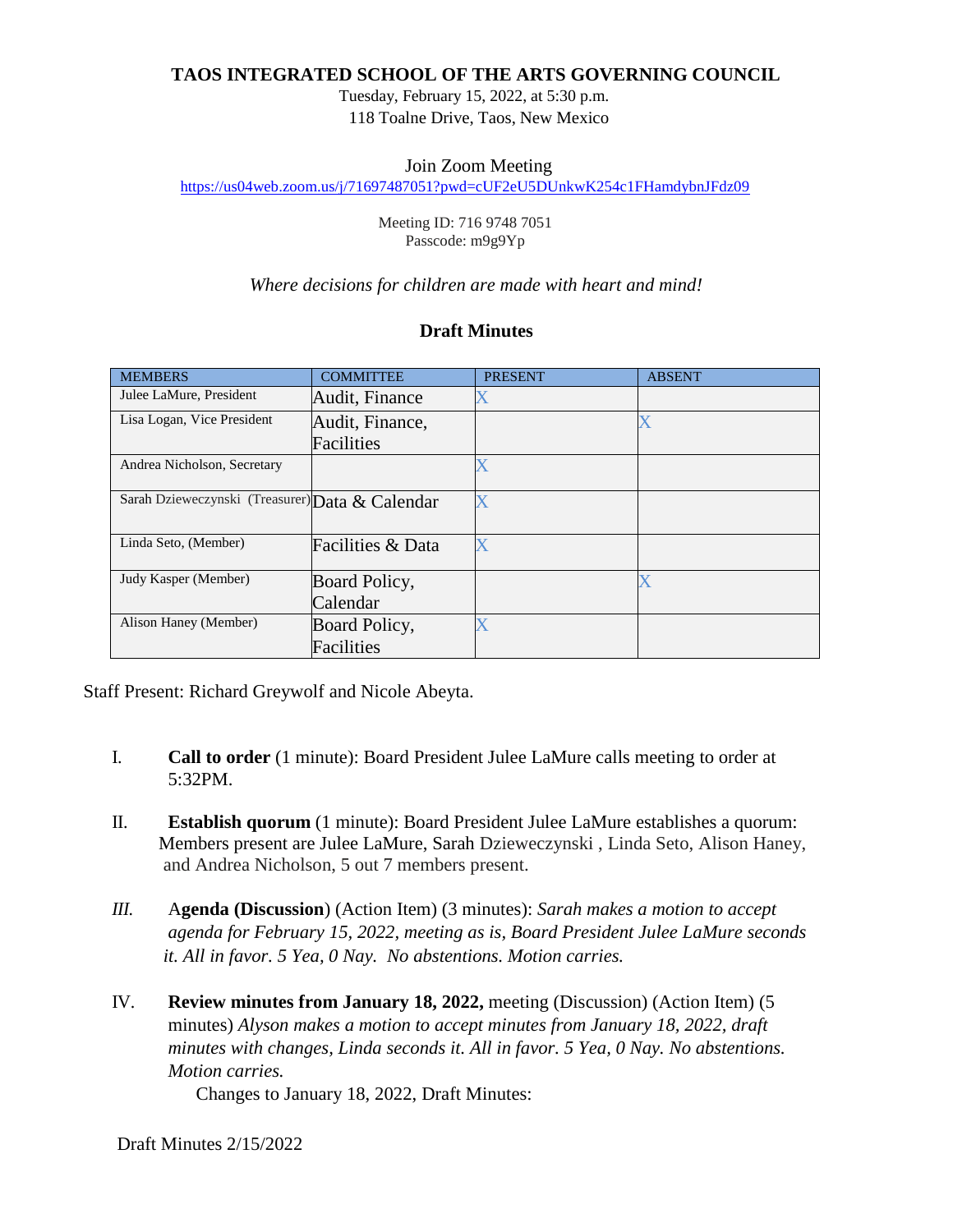- **Item XII: Committee Repots (Facilities Repot):** Change Alex Henry to Henry Architects.
- **Item XII: Committee Repots** (Facilities Repot): SMP will be replaced with FSMP or Facilities Mater Plan.
- **Item XIII Director's Report:** was change to*:" If negative they can remain at school. If positive, they will have to remain 5 more days at home" instead of will "stay 5 more days"*
- V. **Public Comments-** Please sign the Public Attendance Sheet and limit comments to (2 minutes per person): **NO PUBLIC COMMENTS**
- VI. **Financial Report Financial Reports** (Discussion) (Action Item) (26 minutes) According to Financial Officer Nicole Abeyta a lot is going on with Legislation now.
	- TISA has increased its operational fund based on  $40<sup>th</sup>$  day student count. The projection of 177 was met and surpassed. 193 students were enrolled on  $40<sup>th</sup>$ day. The unit value has also increased to \$4, 863 bringing the total amount of SEG to \$291, 359. This extra money will be kept on a holding account, and it will be helpful to support the increase in teacher pay.
	- Liabilities will increase by a 7%.
	- Increase in pay for teachers according to 3 tier system starting with \$50, 000, \$60, 000 and \$70,000 respectively. This will become effective in academic year 2022-23. As of April 2022, teachers will receive an increase of 3%.

*Linda makes a motion to accept financial reports as presented. Sarah seconds it. All in favor. 5 Yea, 0 Nay. No abstentions. Motion carries.*

i. BARS – Budget Adjustment Request (Discussion) (Action Item) (4 minutes/ BAR)

**521-000-2122-0037-I-** Increase to Fund 21000 USDA Food Services based on an Emergency Payment grant in the amount of \$6,998.22 that will be used to hire a plumber and electrician to install a new dishwasher in the multipurpose room for food service operations.

**521-000-2122-0038-I**- Increase to Fund 11000 Operational in the amount of \$291,359.00. The increase is based on the Final funded FY22 SEG after the 40th Day adjustment. The final funded FY22 SEG is \$2,172,343.44.

*Sarah makes a motion to accept BARS as presented, Andrea seconds it. All in favor. 5 Yea, 0 Nay. No abstentions. Motion carries.*

VII. **Black Education Act** (Discussion) (Action Item) (10 minutes): New Act was implemented. Two components need to be addressed: (1)change policy enforcement reflects an anti-racism policy, inclusive all races, and (2) training of all staff as well Governing council member on anti-racism. Add the discipline matrix, new language to school documentation. Then have a reading of it on the next two (2) Governing Council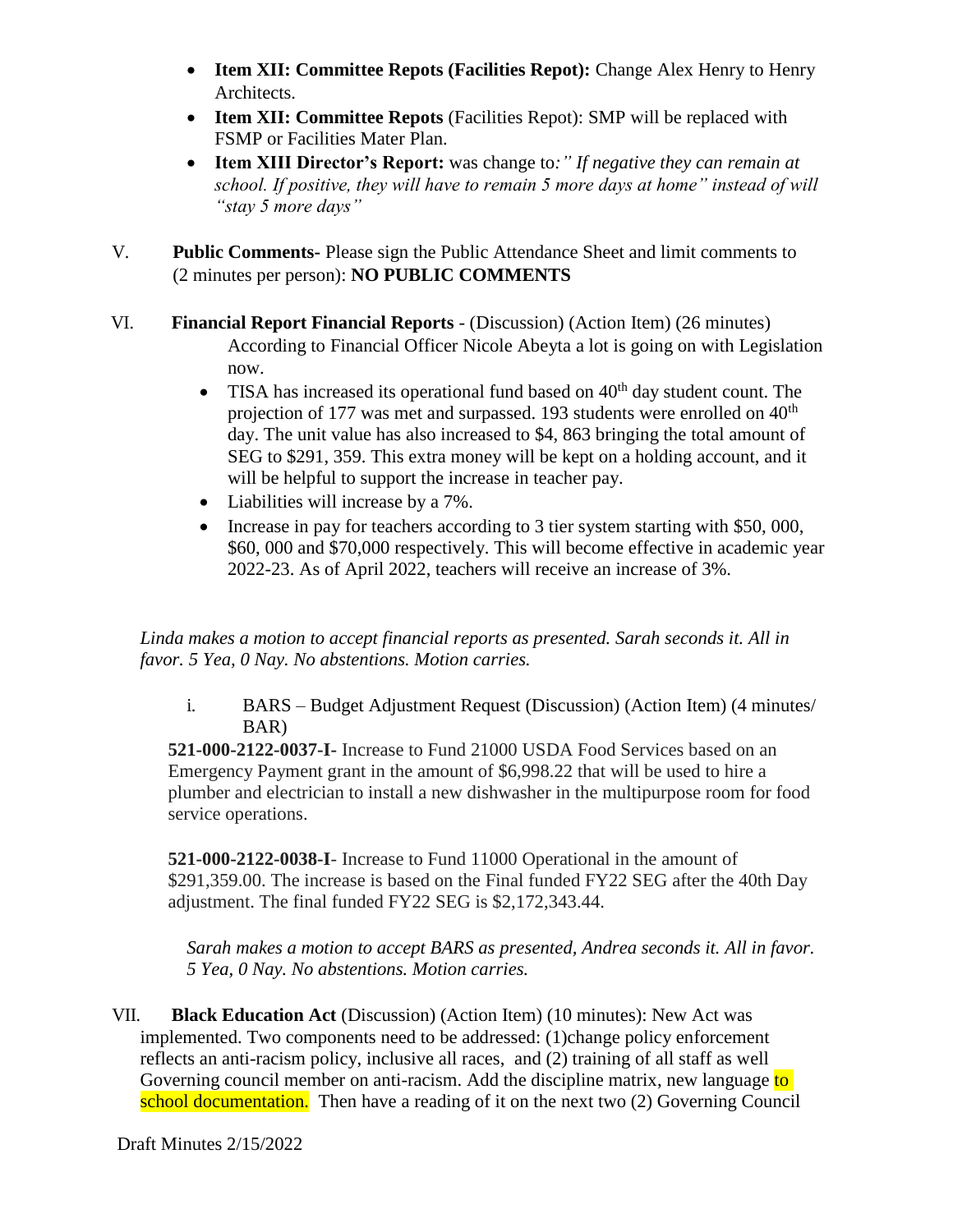meetings. The training will be provided by Global Compliance Network by \$150 for staff and governing council members.

*Alyson makes a motion to accept the Black Education Act Implementation, Julee seconds. All in favor. 5 Yea, 0 Nay. No abstentions. Motion carries.*

- 1. **Announcements** (2 minutes): Board member Andrea Nicholson reminded the board to add a Sunshine portal link (https://ssp.nm.gov/ to School's website per requirement on Open Governance training.
- VIII. **Report from Equity Council** (Discussion) (3 minutes) Alyson had an Equity council meeting, two members came. The group decided to work on the idea to have a zoom invite for anyone to come and share stories with students. One dad is coming for the middle schoolers. A mom is interested in doing a presentation. It should be ready by Spring break. Other board members questioned what kind of stories will be shared and how to communicate with other parents about participating on this. It was recommended for Alison to share information with teachers so teachers can communicate with families.

# IX. **Committee Reports** (10 minutes)

- Audit: nothing to report. Audit is still not released.
- Finance: President signs checks, looks over PO, and paperwork.
- Calendar: Plan for strategic planning meeting. NM charter schools for board training, another for March 4 and 5. Office manager reminded board members to let her know if planning to attend this training because a Purchase order is required prior to the training for payment purposes.
- Data: Linda Seto stated that elementary teachers took a training for I-station. MAPS testing, data should be available by next governing council meeting.
- $\bullet$  Board Policy (?): No reports
- Facilities (report from facilities): Nothing to report. Only thing ExerPlay is to visit the school and look at the outdoor classroom and playground area.
- X. **Director's Report**: (5 minutes)
	- Changes to COVID policy. If student tests positive, then he/she must quarantine for 5 days and then return to school without having to test again as long no symptoms are present. If symptoms are present student must remain at home for five more days.
	- WIDA for ELL students, no results until May
	- MAPS undergoing.
	- Greenhouse workers are back. Frame structure and putting some covering.

## XI. **Items for next month's agenda** (Discussion) (2 minutes)

- Data report for elementary grades
- Office manager will put a presentation regarding pay increase
- Director's Review
- Plan a strategic planning session that Rich leads the session for us. (Review after his strategic planning) March  $1<sup>st</sup>$  at 5:30 PM via zoom.